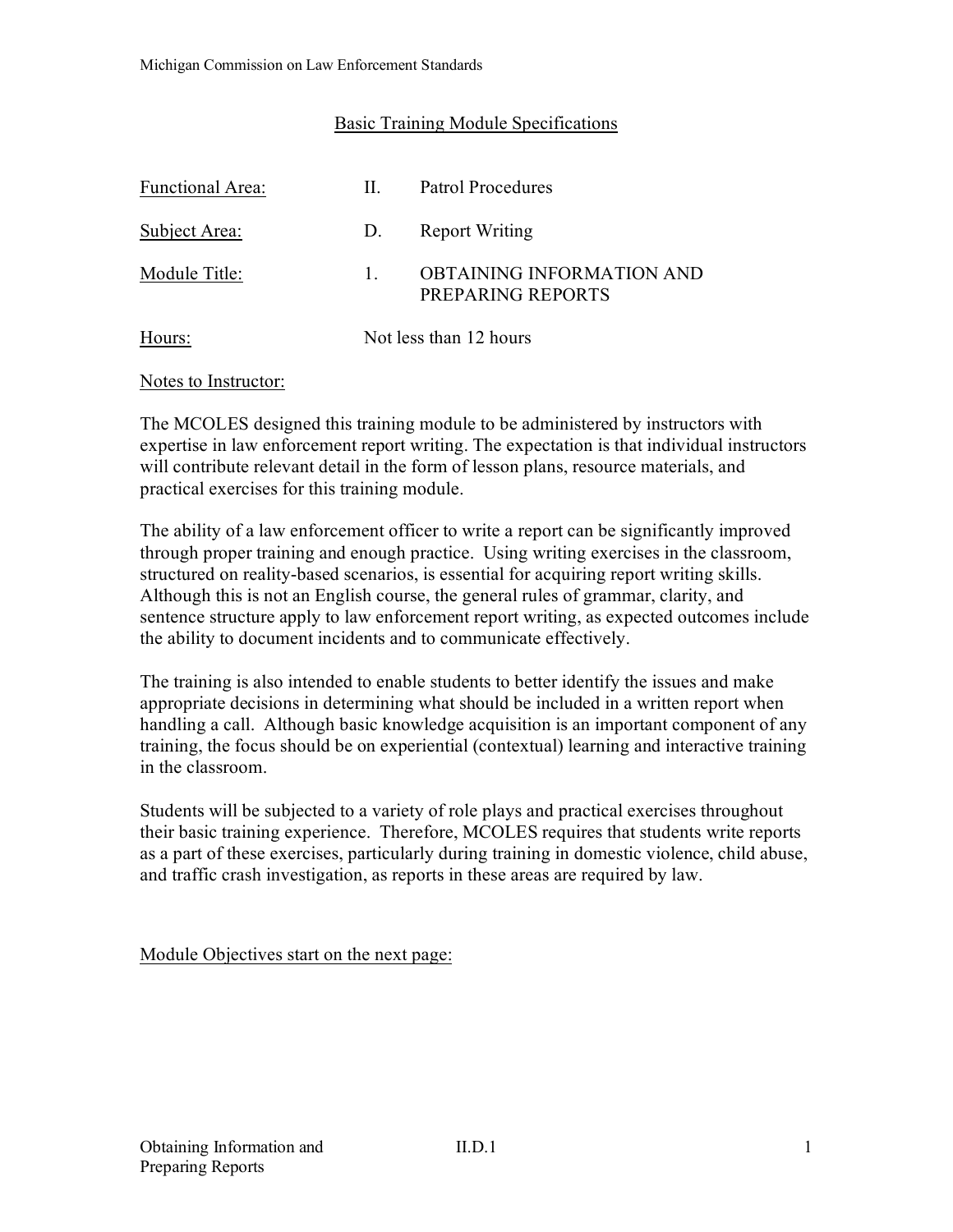- II.D.1.1. Participate in a Facilitated Discussion Regarding the Importance of Report Writing.
	- a. Using a table-top scenario or a video clip that depicts a law enforcement officer's response to a reported crime, actively participates in a facilitated discussion of the incident by evaluating:
		- (1) relevant information that may be needed for the report;
		- (2) how information can best be identified and collected at the scene;
		- (3) why it is important to write complete, accurate reports; and
		- (4) how context may affect report writing.
	- b. Explains the basic steps for an effective and meaningful report writing process, including:
		- (1) gathering information;
		- (2) recording information;
		- (3) organizing information;
		- (4) writing the report; and
		- (5) reviewing the report.

### Notes to Instructor

Placing the facilitated discussion first is intentional. In the classroom, instructors can generate an interactive discussion with the students by asking questions like "why is a report necessary," "who is responsible for writing a report," "what information should be included," and "how can you best capture the true nature of the incident (context)." Understandably, the students will not have all the answers to the instructors' questions but will nevertheless be able to make valuable contributions to the discussions. The intent is for the instructors, through such discussions, to provide meaning for the objectives that follow.

A domestic violence situation may be particularly useful for the scenario in II.D.1.1. because of the complexities involved in such situations. An interactive discussion or class debate can provide context for both this objective and the report writing objectives that follow. Learning occurs when students encounter real problems that simulate work related situations. Report writing does not take place in isolation. It must be taught in its full context.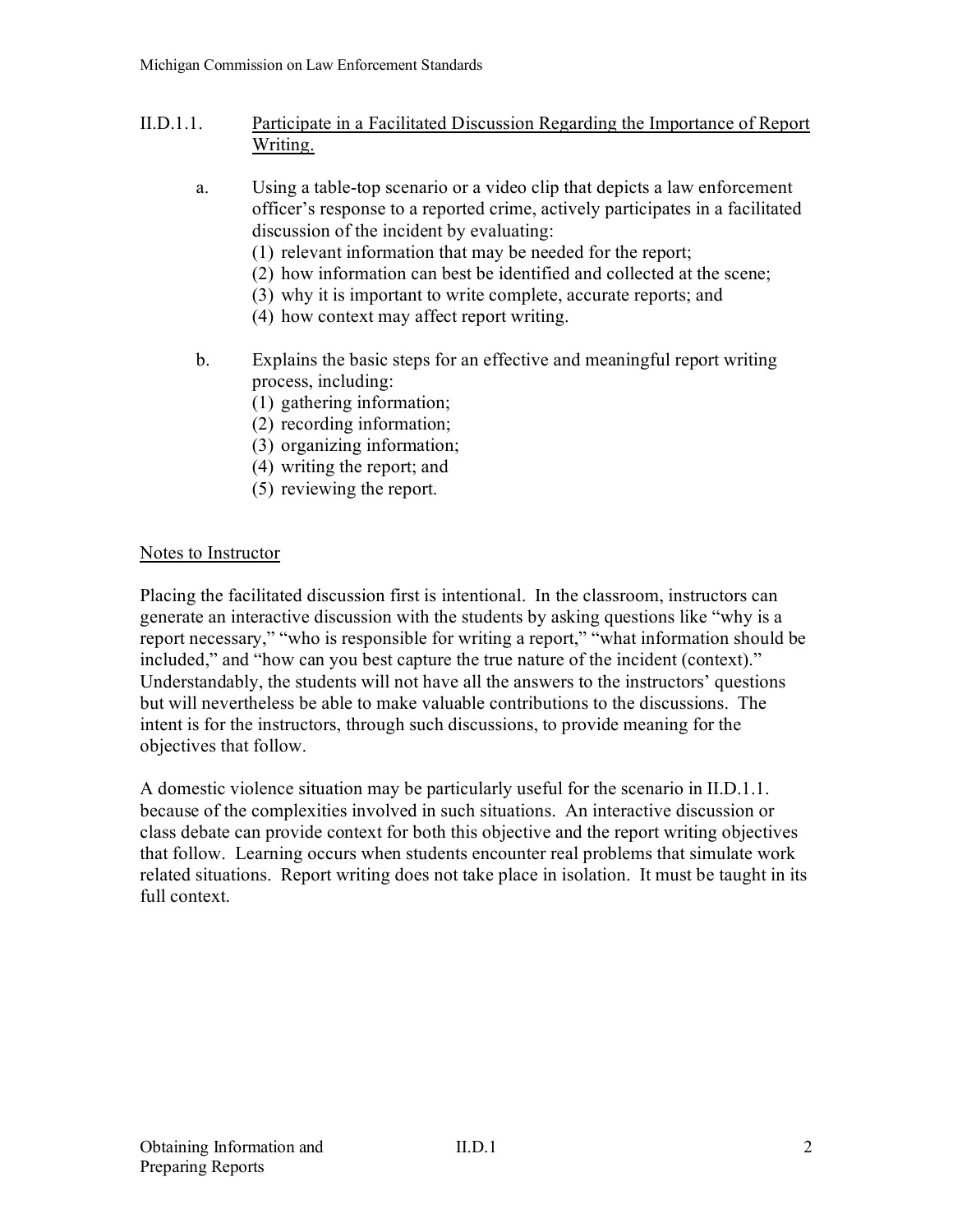### II.D.1.2. Identify the Common Characteristics of a Written Report.

- a. Defines a report as any document, recorded on an agency or departmental form, or other approved medium, which is maintained as a permanent record.
- b. Determines that written reports contain certain common components, including:
	- (1) a section for filling-in the blanks or boxes, which typically captures information regarding:
		- (a) incident location;
		- (b) date/time of incident, complainant, and type of call;
		- (c) victim, suspect, witness, and injury descriptors;
		- (d) evidence, weapons, and arrests; and
		- (e) addresses and contact phone numbers;
	- (2) the report summary, which includes a brief, overall description of the incident and the actions taken by the primary officer;
	- (3) the report narrative, which chronologically details:
		- (a) who, what, where, when, how and why (if known);
		- (b) the actions and observations of the responding officer; and
		- (c) direct, circumstantial, and physical evidence; and
	- (4) supplementary information, which includes:
		- (a) verbatim written statements from the victim, witnesses, or complainants;
		- (b) evidence collected at the scene;
		- (c) photographs, crime scene sketches, or diagrams; and
		- (d) the results of follow-up inquiries.
- c. Determines that written reports, as effective means of communication, are used on the job for a variety of reasons, including:
	- (1) the documentation of an incident or occurrence;
	- (2) departmental follow-up investigations;
	- (3) court testimony and case prosecution;
	- (4) planning for future law enforcement services;
	- (5) data collection for crime analyses and community policing initiatives;
	- (6) risk management; and
	- (7) information for setting conditions for pre-trial release.
- d. Recognizes that the ability to write quality reports can enhance the professionalism of the officer and his or her agency, can improve the effectiveness of case prosecution, and can enhance the officer's promotional and professional opportunities.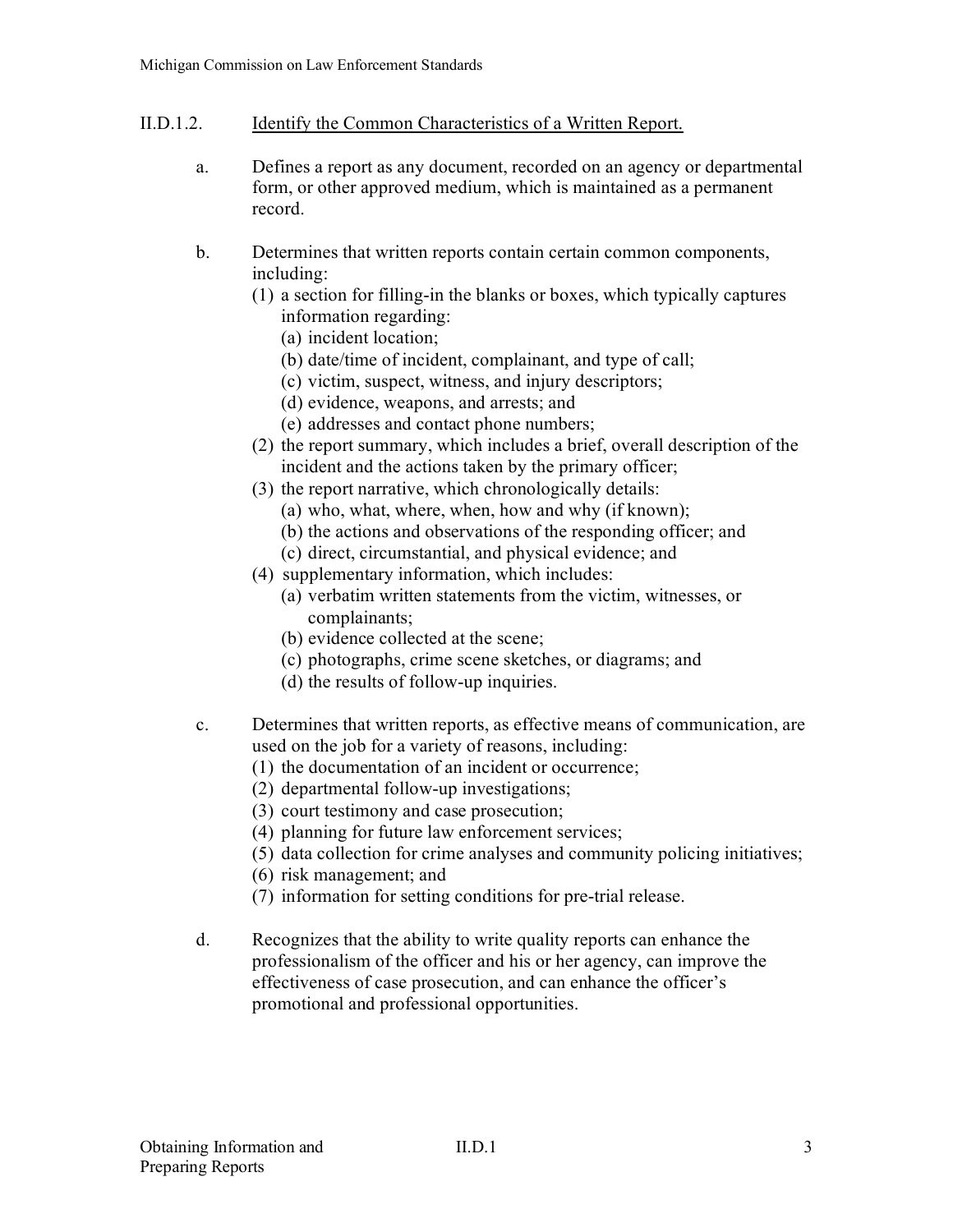### II.D.1.2. Identify the Common Characteristics of a Written Report (continued).

- e. Identifies the various types of written reports including,
	- (1) administrative reports, which address internal functions of the department, such as:
		- (a) internal operational memoranda;
		- (b) the documentation of grievance procedures;
		- (c) ongoing internal affairs investigations;
		- (d) citizen complaints; and
		- (e) staffing; and
	- (2) operational reports, which document:
		- (a) criminal offenses;
		- (b) arrests;
		- (c) investigations, including follow-up investigations;
		- (d) traffic crashes; and
		- (e) evidence tracking (chain of custody).

### Notes to Instructor:

Although there are various types of written reports, and various uses for these reports, the emphasis of the training in this module is on *offense* reports.

For objective II.D.1.2., instructors should emphasize the common elements of the typical offense report and discuss the importance of documenting information within the context of a response to an incident. Instructors can build on what was discussed in objective II.D.1.1.

MCOLES suggests that instructors distribute various types of reports for class discussion.

Complete and accurate reports are necessary for the judicial process to proceed fairly. The report will reflect the direct knowledge of the responding officers and therefore must withstand critical review and legal scrutiny.

For example, for domestic violence situations, instructors should discuss the role of evidence-based prosecutions and the importance of identifying and documenting physical and circumstantial evidence at the scene to build a case. The purpose of an evidencebased prosecution is to introduce physical evidence of battering, so the case does not rest *only* on the testimony or statements of the survivor. Therefore, great care ought to be taken by the primary officer to ensure completeness and accuracy when preparing the report.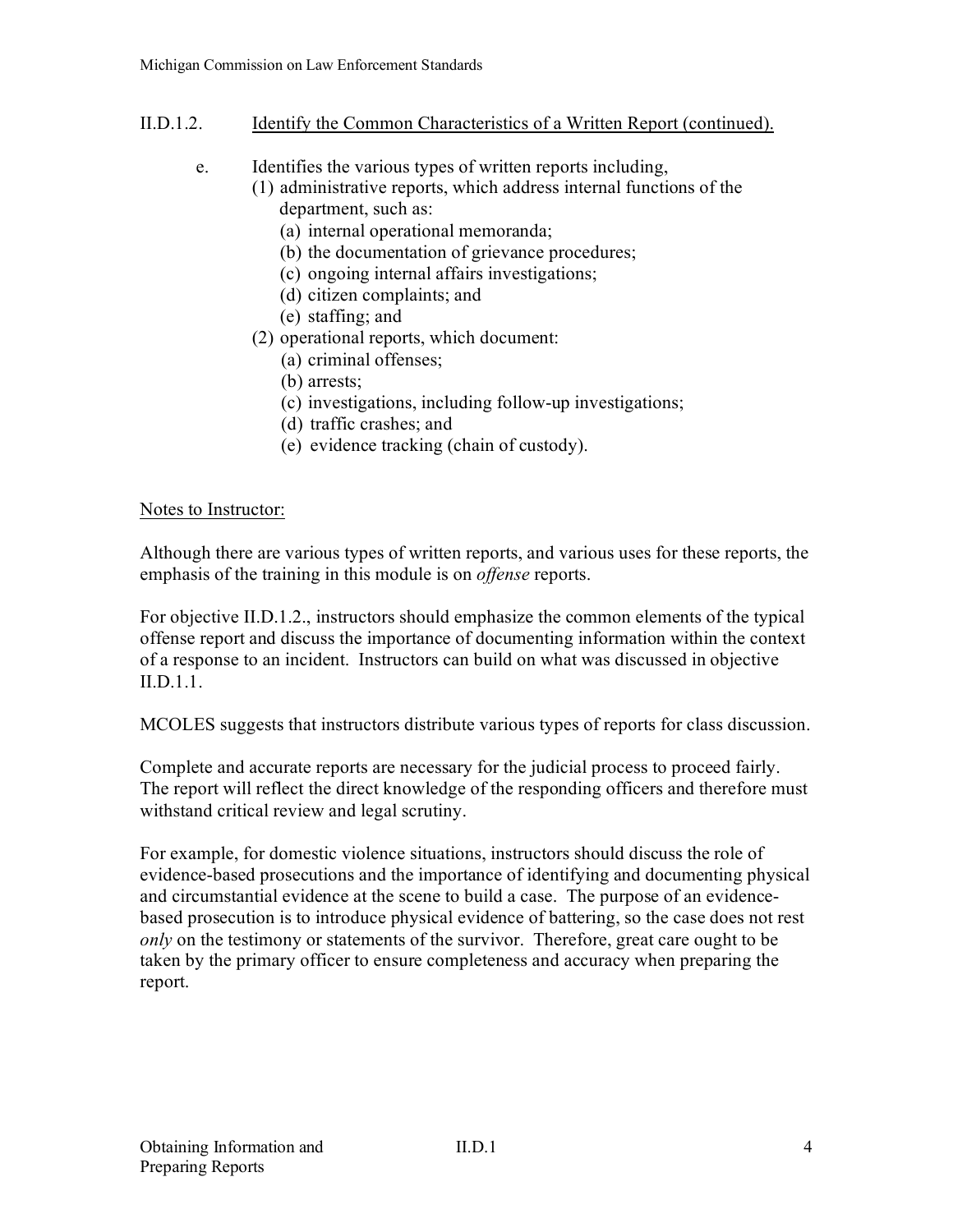#### II.D.1.3. Gather Information at the Scene for Reports.

- a. Responds immediately to the scene of an incident and:
	- (1) stabilizes the scene by stopping any dangerous activity;
	- (2) determines if assistance or medical aid is needed;
	- (3) calms victims and witnesses by maintaining a professional demeanor;
	- (4) maintains officer safety and the safety of the participants;
	- (5) recognizes dangerous or potentially dangerous behaviors; and
	- (6) protects the crime scene.
- b. Manages the scene by:
	- (1) considering relevant information provided by dispatch;
	- (2) determining the nature of the call (criminal or civil);
	- (3) locating and identifying potential physical evidence at the scene; and
	- (4) identifying victims, complainants, and witnesses;
- c. Takes accurate field notes in preparation for the report by:
	- (1) determining what happened;
	- (2) asking relevant questions and repeating information back;
	- (3) locating and documenting physical evidence;
	- (4) documenting injuries and potential injuries;
	- (5) separately interviewing those with information; and
	- (6) separating facts from conclusions.
- d. Recognizes that capturing the contextual nature of the incident will help others understand the significance of the suspect's behavior, or the victim's response to that behavior, so appropriate criminal justice interventions can occur.
- e. Recognizes that field notes are the foundation of the formal written report and should be organized, neat, and accurate and will be examined and read by others, including supervisors, citizens, defense attorneys, and prosecutors.

### Notes to Instructor:

Once on the job, officers will be writing reports under a wide variety of circumstances. Often, there will be pressure to hurry a report, or perhaps not include enough information in the report, so the officer can resume patrol or respond to the next call. There may even be a time lapse between gathering and obtaining information and actually writing the report. Ultimately, the students will experience such real-world pressures once on the job. Instructors should prepare the students for such realities.

Emphasize that capturing the contextual nature of the incident is important as well. Offenses do not occur in isolation. Understanding context improves the system's response to victims of crime.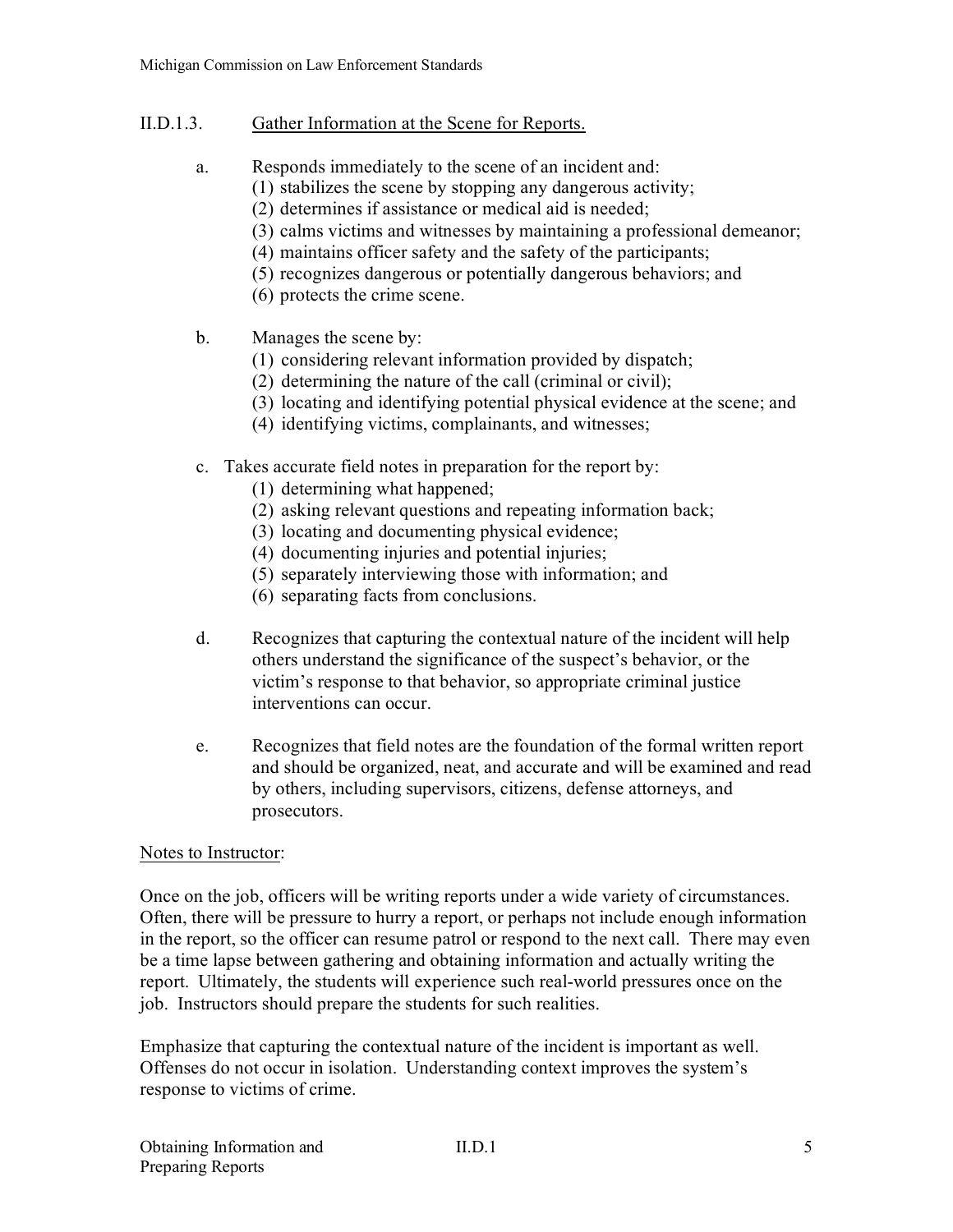- II.D.1.4. Organize Information in Preparation for Writing the Report.
	- a. Reviews field notes thoroughly to determine if:
		- (1) additional information is needed;
		- (2) clarifying questions are necessary;
		- (3) all relevant descriptions are included;
		- (4) the notes are organized properly; and
		- (5) the notes contain facts only, with no officer opinions.
	- b. Determines the correct chronological order of events based on witness and victim statements and on physical evidence.
	- c. Identifies the proper headings in the report, depending on the nature of the call, by including sections for:
		- (1) the summary;
		- (2) the narrative;
		- (3) weapons;
		- (4) witness, victim, and suspect identifiers and descriptors; and
		- (5) physical evidence
	- d. Reviews field notes to ensure that all relevant information is documented prior to writing the report, including:
		- (1) multiple addresses for witnesses, victims, and complainants;
		- (2) cell phone numbers;
		- (3) information that may be the target of defense discovery;
		- (4) alternative contact phone numbers and addresses;
		- (5) information that assists in determining probable cause; and
		- (6) information that helps create the context or the nature of the call.

# Notes to Instructor:

Organizing information is an essential step that should be taken prior to writing a report. Students must take time to ensure that their field notes are complete, accurate, and organized properly.

Although it is the responsibility of the primary officer to take field notes and complete a report, it should be emphasized that the reports will be read and used by those who have no direct knowledge of the facts of a situation. Moreover, those who write reports must take into account all the potential uses of the report.

"Discovery" (d (3) above) generally refers to the legal burden placed on the prosecution to divulge exculpatory information to the defense. Information that may be favorable to the defendant must be included in the report in order for it to be complete. If such information is omitted, even by mistake, it will seem as if the reporting officer is trying to prejudice the situation in favor of the prosecution.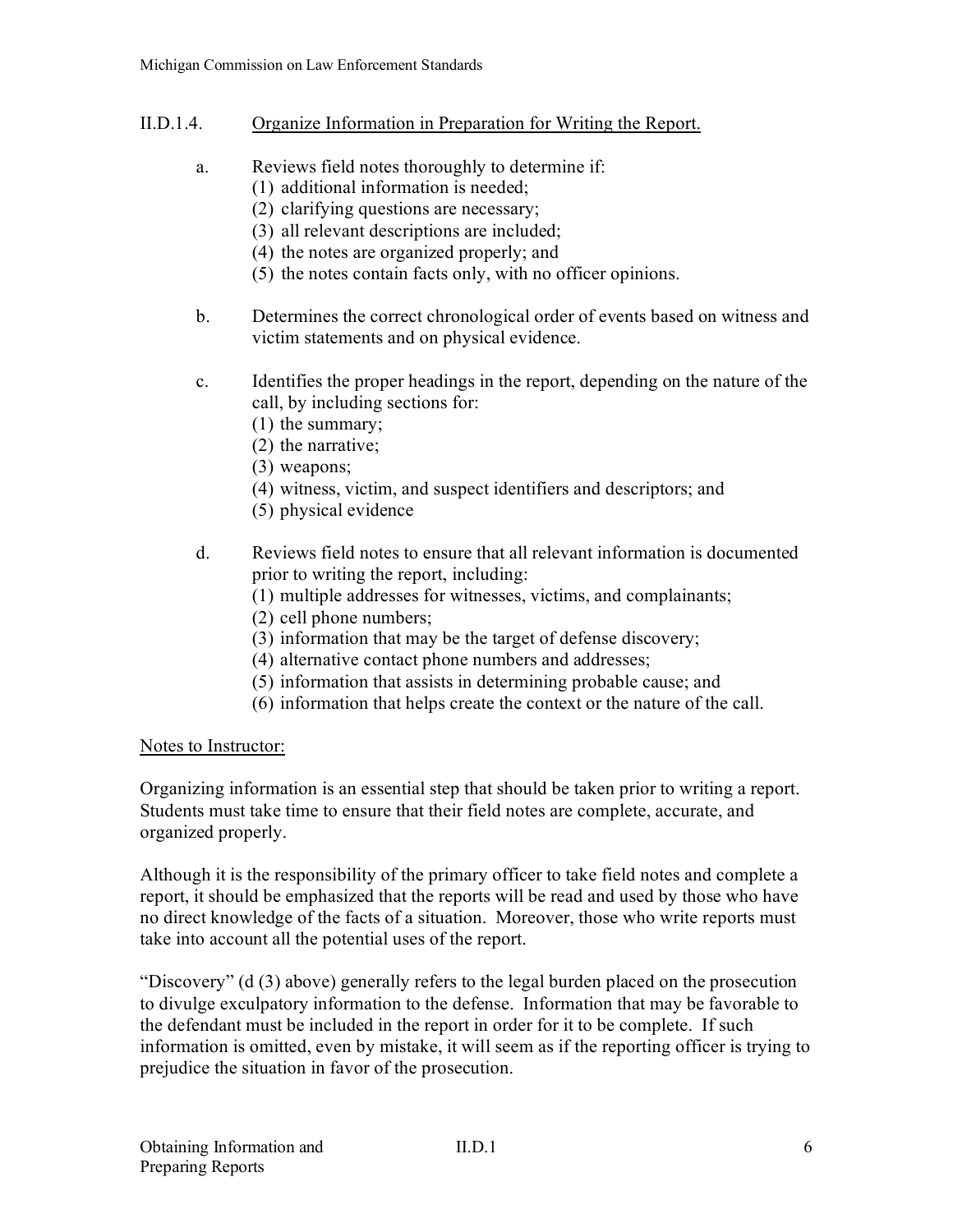### II.D.1.5. Prepare Reports.

- a. Writes a report of a specific incident or occurrence that includes: (1) a summary of the events;
	- (2) observations made by the officer at the scene;
	- (3) the officer's investigation at the scene;
	- (4) the elements of the offense if a criminal matter;
	- (5) suspect, witness, victim, and complainant identifiers;
	- (6) photographs, crime scene sketches, and diagrams;
	- (7) the status of the incident; and
	- (8) written statements.
- b. Properly fills-in the blanks or boxes in a formatted report form and includes all relevant information.
- c. Includes accurate quotes from those involved by placing quotation marks around actual statements and does not use quotation marks when paraphrasing.
- d. Uses correct grammar, standard English, and proper sentence structure, which includes:
	- (1) using active voice, first person, past tense, for documenting the actions and observations of the officer;
	- (2) using active voice, third person, past tense for documenting statements provided by the victims, witnesses, and complainants;
	- (3) avoiding "this officer", "the undersigned", "this writer", etc.;
	- (4) using proper names, instead of "the victim", "witness #1", etc.; and
	- (5) ensuring there is grammatical agreement between verbs and subjects.
- e. Prepares narratives, which will be read by others not at the scene, that are:
	- (1) factual, where no information is intentionally altered;
	- (2) complete, where all relevant information is included in the report;
	- (3) clear, where there is no confusion when read by others;
	- (4) concise, where the writer avoids using unnecessary words, repeating information, or including irrelevant information;
	- (5) accurate, where the report reflects an objective accounting of relevant facts; and
	- (6) timely, where the report is reviewed and turned-in as soon as possible.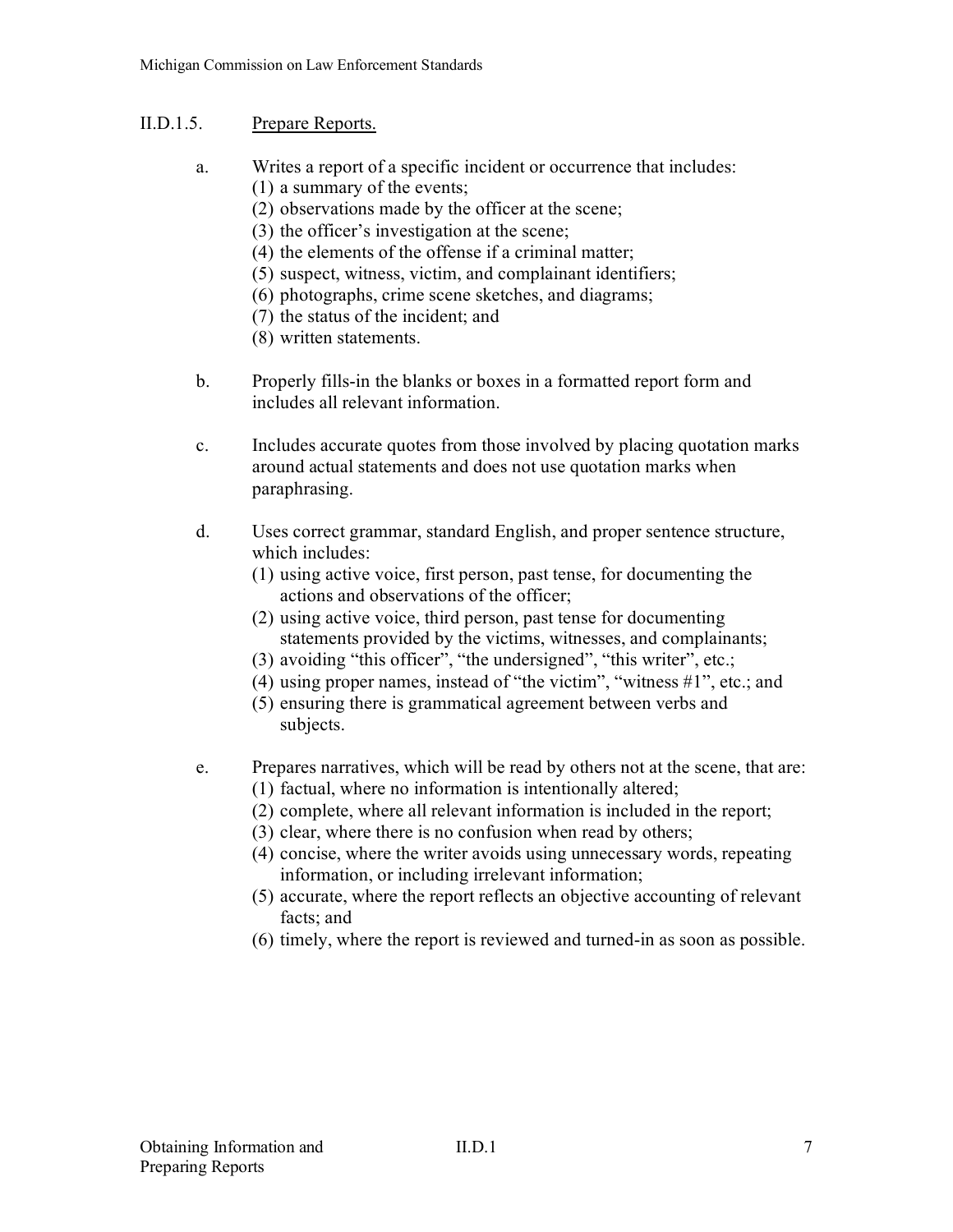#### Notes to Instructor:

The best way to learn how to write proper reports is to write many reports. The more a student is able to practice writing, in the manner taught, the better he or she will be as a report writer. Their abilities will improve over time. Therefore, instructors are urged to provide classroom practical exercises that provide the students with ample opportunities to write. A table-top scenario, or a video that depicts a real-life incident and response, is an excellent way to provide fact patterns for the students to document in a report.

Headings are an important part of the report format and specific headings will be determined by the type of offense being documented. For some offenses, formatted report forms should be used (for example, the UD-10 or the standard domestic violence report form).

There are some headings that are common to most every law enforcement report. These include:

- Summary
- Venue
- Victim identifiers (including relationships)
- Suspect identifiers (including relationships)
- Witnesses identifiers (including complainant)
- Scene (a description and steps taken to protect it)
- Property
- Weapons
- Injuries (and whether anyone was transported)
- Evidence seized and secured (including circumstantial and exculpatory)
- Narrative (including contextual information)
- Officer observations and actions
- Status/Disposition
- Statements

Many agencies will have formatted report forms, often in electronic format, that will be compliant with Michigan Incident Crime Reporting (MICR) requirements. Types of records in MICR include administrative, offense, offender, victim, arrest, and property categories for reporting purposes. Information regarding the MICR program may be obtained from the Michigan State Police Criminal Justice Information Center.